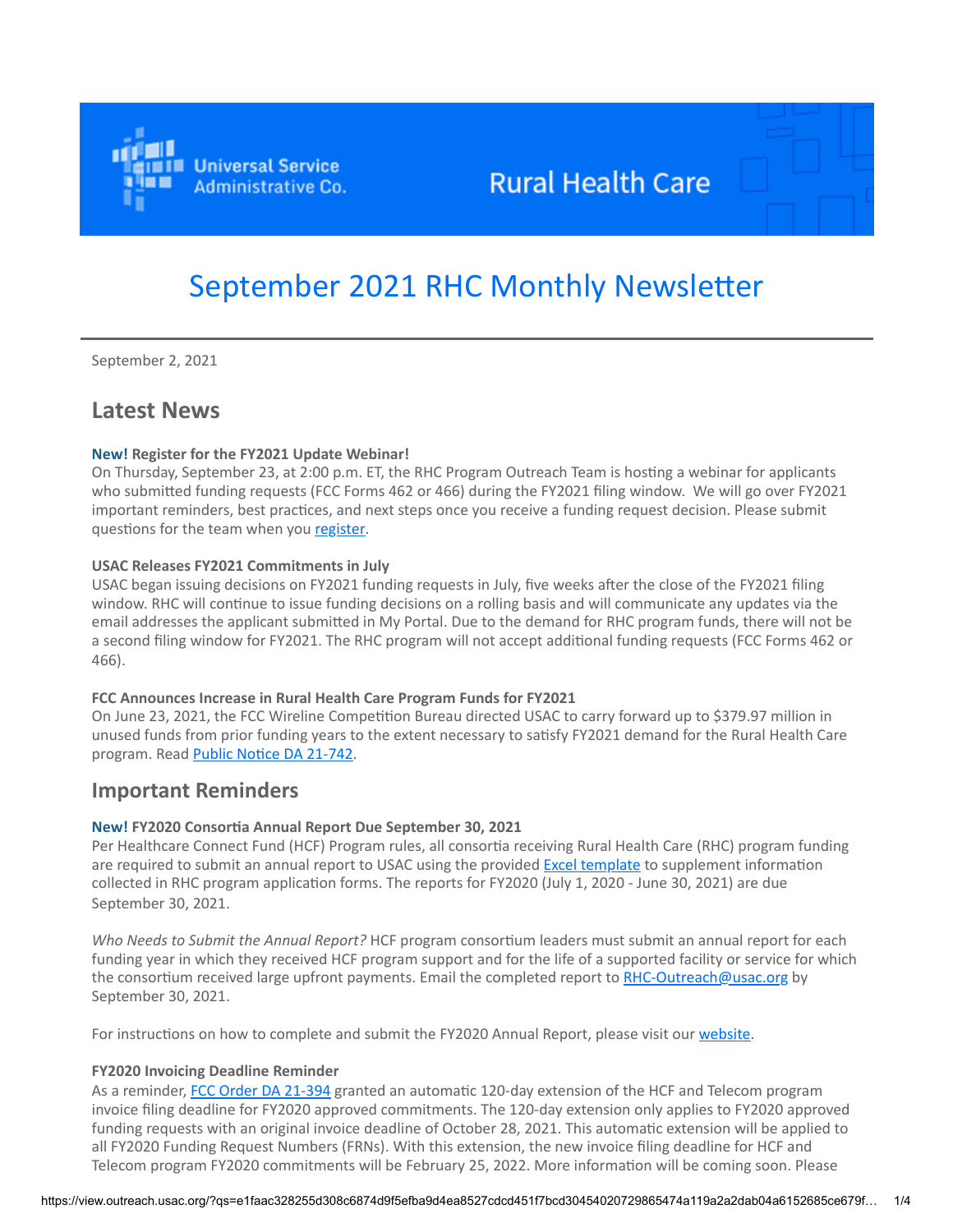check the [H](https://click.outreach.usac.org/?qs=1d013ec29b5bd919a9604b5a41a5112873d52d5a300b56433a0aac055273a2792841ca3635fdd21705ed68427c7360b0556785b5e083d892)[CF](https://click.outreach.usac.org/?qs=1d013ec29b5bd9197f79786eaef0aef807ce4d34f406b3d24c28bf00acf418f0ba895287c618e8e668cb0e8ebf822eb3c8d8bc2f4590c7ad) [and](https://click.outreach.usac.org/?qs=1d013ec29b5bd919a9604b5a41a5112873d52d5a300b56433a0aac055273a2792841ca3635fdd21705ed68427c7360b0556785b5e083d892) [Teleco](https://click.outreach.usac.org/?qs=1d013ec29b5bd919e77548091b4deec81d944bb75ede783348dd24572bee6970ec72aeca439c465d16465178bbdeb711459a46d547470da2)[m program invoicing pages for additional information or visit the Rural Health Care](https://click.outreach.usac.org/?qs=1d013ec29b5bd919a9604b5a41a5112873d52d5a300b56433a0aac055273a2792841ca3635fdd21705ed68427c7360b0556785b5e083d892) Commitments and Disbursements (FCC Form 462/466/466A) webpage on the [USAC Open Data](https://click.outreach.usac.org/?qs=1d013ec29b5bd919a2834eb0cb67134a90f7c6fed5669c6ea11f1dfaf8edd4d54c7dbc739302931ccf1e23a6dfbbc8b7dd06b7dc677ceccf) platform to search by FRN.

#### **Begin to Submit Your FY2022 Requests for Services**

July 1, 2021 was the first day that RHC program applicants could begin to submit their FCC Forms 461 and 465 to initiate competitive bidding for FY2022, five months before the opening of the filing window. The FY2022 funding request filing window will open on December 1, 2021 and close on April 1, 2022. View the **FY2022 Program** [Calendar. We highly encourage you to submit your application forms as early as possible in preparation for t](https://click.outreach.usac.org/?qs=1d013ec29b5bd9196641fba6e74967e749497102e0d4c2fed389c1e7ef28102dfd8d9340e65796f99c8117335e43ce2b157e4bd08ff76bda)he upcoming FY2022 filing window.

[Learn about best practices for FY2022 as well as the FCC Form 461 and 465 competitive bidding process on the RHC](https://click.outreach.usac.org/?qs=1d013ec29b5bd919ccf97eaf0052fcea425d6e5313e8441afa32d9bc92a3e74700fbed1ff4fe879458f28f4f829cf40c124d8c94553451b7) webinar page.

#### **What to do if You Receive an Information Request**

All eligibility, request for services, funding request, and invoicing forms submitted with incomplete or missing documentation cannot be processed, and RHC reviewers will reach out to all account holders (the primary and all secondary and tertiary account holders associated with that HCP) with a request for additional information ("Information Request"). Information Requests are sent to collect any missing documentation, address deficiencies, or to ask clarifying questions about the FCC Form.

Due to [FCC Order DA 21-394](https://click.outreach.usac.org/?qs=1d013ec29b5bd919dbcb4dbb2029d4e6a434492f7a01832d4d58909b93112a4b13c5905db4c79886b54f0b72b53b07ff57e12bd76db6b9a2), applicants who receive Information Requests between April 8, 2021 and December 31, 2021 may request a 28-day extension of this deadline, but must do so before the 14-day deadline in the Information Request. An applicant with a 28-day extension will have a total of 42 calendar days to respond to its information request. **If you receive an Information Request, you must respond to it or request an extension within 14 calendar days. Failure to respond or request an extension within the 14 calendar days will result in a denial of funding, so be sure to meet that deadline. If you need to request an extension, please do so as soon as possible.**

Information Request Tips for the Telecom Program

- Applicants can receive Telecom program Information Requests through My Portal OR by email
	- For Information Requests received through My Portal, applicants should respond through My Portal only
	- For Information Requests received by email, applicants should "Reply All" to respond to the Information Request by email
- Use Chrome/Firefox only when using My Portal
- When uploading a document as a response, the document should be limited to 10MB and its file name should not contain any special characters, only letters and numbers

Information Request Tips for the HCF Program

Applicants that receive HCF program Information Requests through email should "Reply All" to respond to an Information Request by email

## **What to Do if You Need Changes After Your Funding Commitment**

If you have an approved Funding Commitment Letter (FCL) please keep in mind that it is your responsibility to confirm that the information contained in it is accurate. You may need to reach out to USAC to make changes to your site or services if you encounter the below circumstances:

- If the address of your site changes or the primary account holder no longer works for the HCP, you must submit an FCC Form 460 revision for HCF or a new FCC Form 465 for Telecom within 30 days of the change. This is for all changes including those that occur post-commitment.
- If you will not be using all of your approved funds, you can request a decrease in your approved funding request by sending an email to [RHC-Invoicing@usac.org](mailto:RHC-Invoicing@usac.org?subject=). Please be sure to include your HCP name and number, the affected Funding Request Number (FRN) and the amount you would like to reduce in the commitment. USAC will complete a **partial** de-commitment for that FRN in that amount.
- If you'd like to re-allocate funds within your approved FRN you can submit a site and service substitution. For more information about site and service substitutions, [click here.](https://click.outreach.usac.org/?qs=1d013ec29b5bd919564d3753c81215e62ff52d0828f028ac6579508a073f27e8b8c6ef46097041f8ef19af9496b4732d9d89e14e86a08b00)
- If you will not be using **any** of the funds in your approved funding commitment, you can return the approved funds to USAC. For more information about voluntary return of funds, [click here.](https://click.outreach.usac.org/?qs=1d013ec29b5bd919d60645aa2afbd9adfa6c953a96b2f11ae4cfd5e590690e3ed2bb3ff51bf5f7dead1eafa2b81b431e0fcca5bc847bcd21)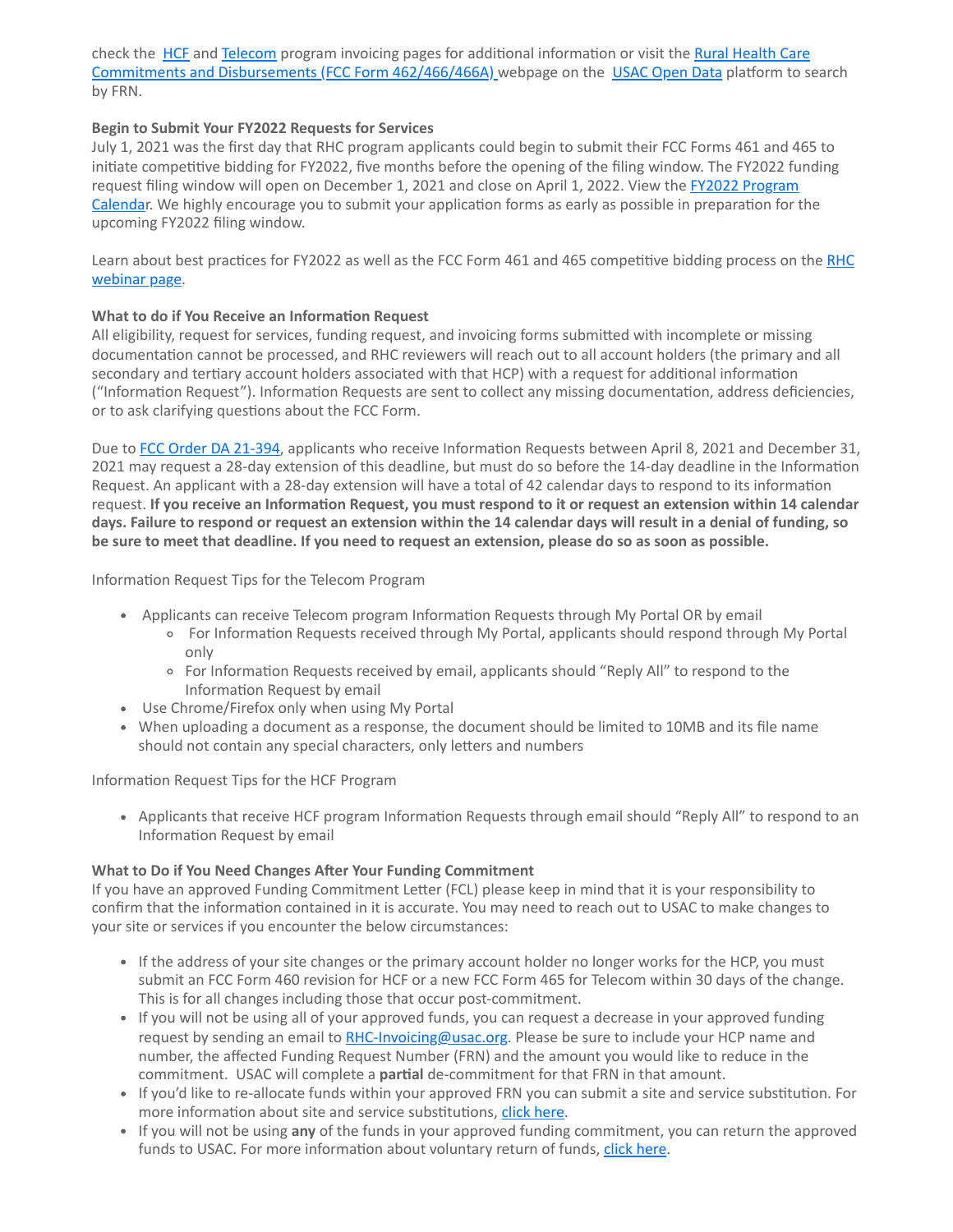#### **Certifications Requirements for National Supply Chain**

As a reminder, when service providers log in to My Portal they will see two new Supply Chain certifications included in the FCC Form 463 and Telecom program invoice.

The first certification affirms compliance with the **Section 54.9 prohibition** on USF support to purchase, obtain, maintain, improve, modify, operate, manage, or otherwise support equipment or services produced or provided by the covered companies deemed to pose a national security threat to the integrity of the communications network or communications supply chain. Huawei Technologies Company, ZTE Corporation, Hytera Communications Corporation, Hangzhou Hikvision Digital Technology Company, and Dahua Technology Company, and their parents, affiliates, and subsidiaries, are the five companies that have been officially designated as such threats by the FCC and placed on the Covered List. The second certification affirms compliance with [Section 54.10,](https://click.outreach.usac.org/?qs=1d013ec29b5bd91957d505a4a933c71644205685b14f9fb9c9c03b764efca642c47b7e0ad126a3f8a50c5e1900e9311ebd612ce32bf64573) which prohibits the use of any Federal subsidies on any communications equipment and services on the [Covered List](https://click.outreach.usac.org/?qs=1d013ec29b5bd9191b48fe8a2e89beb2d13d1b819ffd09a85a0e9bea703691b01c308265c1a2a5202cf9cb2482a8d9a243e6716ae6f25f6c).

- FY2020 Applicants: If you requested services or equipment provided or that contain components of products produced by any company on the Covered List, or any of their parents, affiliates and subsidiaries in FY2020, you cannot invoice for these funds. Instead, you should immediately submit a [service substitution](https://click.outreach.usac.org/?qs=1d013ec29b5bd9192e2f0f25ced0f3c7ff7a768576972ba43f1c9ff6ca5098a115403a5eb288537abc2ce24fde46ad6fc647bfe11deb68b3) prior to invoicing in order to ensure complete program compliance.
- FY2021 Applicants: If you identify the use of covered equipment/services on your submitted funding request form please email RHC-Assist.org with your FRN number. We will work with you to take corrective action to ensure compliance.
- FY2022 Applicants: As you proceed with competitive bidding, please ensure you are not requesting funding for services or equipment from any company on the [Covered List](https://click.outreach.usac.org/?qs=1d013ec29b5bd9191b48fe8a2e89beb2d13d1b819ffd09a85a0e9bea703691b01c308265c1a2a5202cf9cb2482a8d9a243e6716ae6f25f6c), or any of their parents, affiliates and subsidiaries.

Upcoming Audits: In addition, beginning this summer, USAC will conduct audits of compliance with the supply chain rules. To help you prepare, USAC will host a series of webinars so that you can learn more about what to expect if you are selected for an audit.

Service providers who participate in multiple USF programs must also complete these annual certifications for each other program (i.e., E-rate, High Cost, and Lifeline) in which they participate. For additional information and FCC form due dates, visit USAC's **Supply Chain** webpage.

## **FCC Form 460 Best Practice**

During the submission of an FCC Form 460 (HCF Eligibility and Registration Form), we recommend that applicants upload any supporting documentation necessary to validate form data to the "Supporting Documentation" section. This includes documentation that is relevant to the required fields of the FCC Form 460. Submitting supporting documentation helps to verify health care provider (HCP) eligibility thereby expediting the review process. A few examples include, but are not limited to:

- Hospital licenses, with the address clearly posted, to verify a non-profit hospital
- A recent bill or lease, with the address clearly posted, to verify the HCP address provided on the FCC Form 460
- Public tax documents to verify the Non-Profit Tax ID (EIN) or public documents if the health care provider is owned by a local or state government
- Health Resources and Services Administration (HRSA) accreditation to verify a community health center.

Please note that submission of this supporting documentation does not guarantee form approval. You can submit [your FCC Form 460 at any time during the funding year. First time applying? We suggest you review this step-by-step](https://click.outreach.usac.org/?qs=1d013ec29b5bd9193ad4879ec73d6164a4c36433b1ad63b5cd2e2bbb5a9b091e28bc508e67bb16cf1ce8deb8a4a3f17599879be8ecd573f0) guide to check if your HCP site has previously registered with the RHC program.

## Need Help? Contact Us!

[For questions about the Rural Health Care Program, call](mailto:RHC-Assist@usac.org?subject=) the RHC Help Desk Call at 800-453-1546 or email RHC-Assist@usac.org.

The information contained in this electronic communication and any attachments and links to websites are intended for the exclusive use of the addressee(s) and may contain confidential or privileged information. If you are not the intended recipient, or the person responsible for delivering this communication to the intended recipient, be advised you have